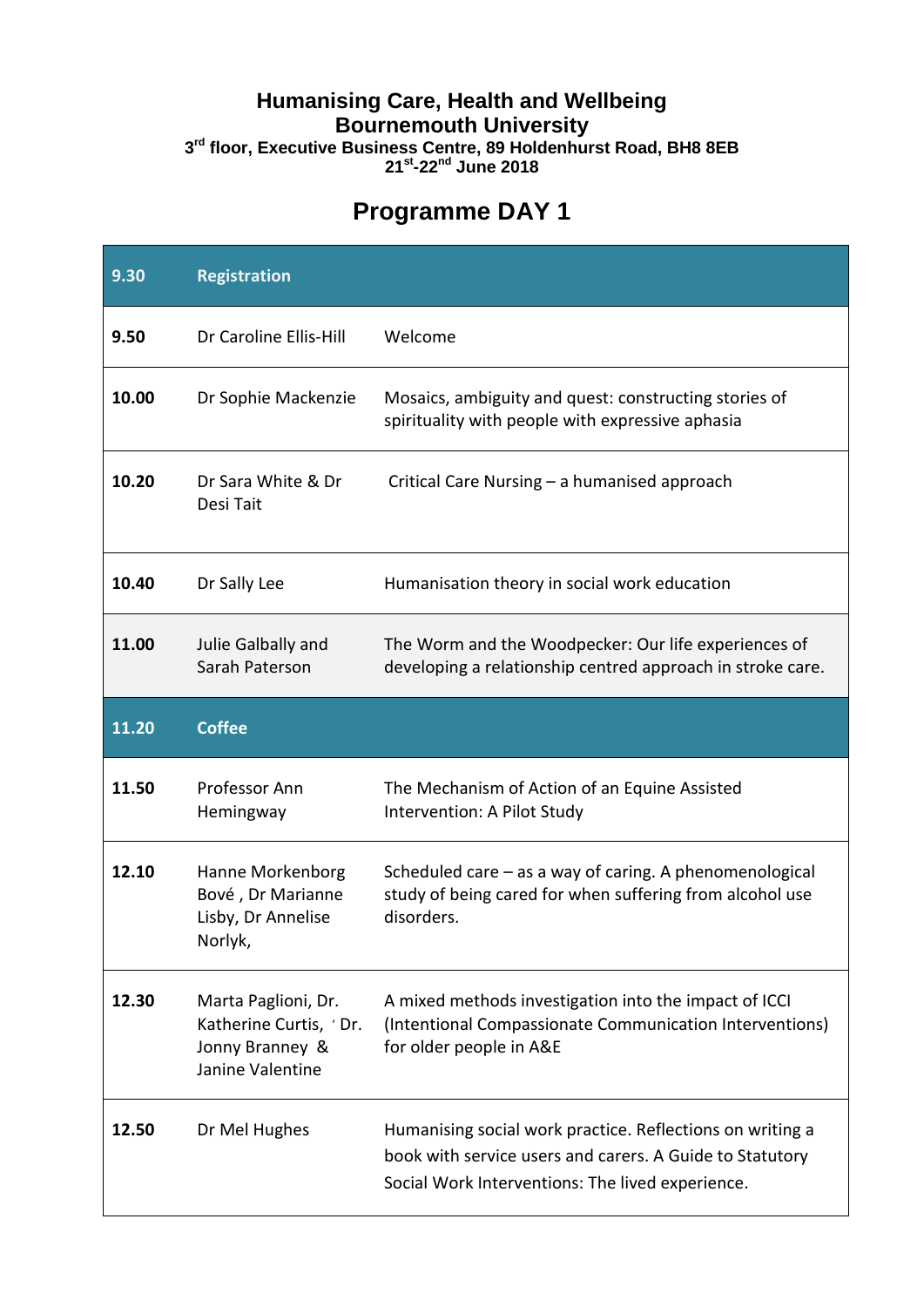| 1.10 | <b>Lunch</b>                                                                                        |                                                                                                                                       |
|------|-----------------------------------------------------------------------------------------------------|---------------------------------------------------------------------------------------------------------------------------------------|
| 2.10 | Dr Michele Board, Dr<br>Laura Phillips;<br>Rebecca Mitchell<br>∧ Prof. Jane<br>Murphy               | Seeing the Person not the Diagnosis $-$ a humanised<br>approach to dementia care through simulation-based<br>education                |
| 2.30 | Dr Jim Cowan                                                                                        | Realising potential through support and consciousness                                                                                 |
| 2.50 | Dr Jan Mojsa                                                                                        | Dignity and 'Other' - ethical and spiritual issues.<br>Humanisation musings from the chaplaincy bedside                               |
| 3.10 | <b>Tea</b>                                                                                          |                                                                                                                                       |
| 3.30 | Christine Mantzouka                                                                                 | Exploring the lifeworld experiences, lifestyle changes, and<br>well-being, of individuals with type 2 diabetes who<br>consume alcohol |
| 3.50 | Karen Cooper, Lucy<br>Stainer, Sharon<br>Waight, Dr Sara White                                      | Academic Advisor (personal tutor) role modelling a<br>humanising approach: how & why?                                                 |
| 4.10 | Dr Michelle Heward,<br>Dr Michele Board,<br>Ashley Spriggs, Dina<br>Blagden and Prof Jane<br>Murphy | 'Walking in someone else's shoes': humanising dementia<br>care through simulated learning.                                            |
| 4.30 | <b>Feedback, thanks</b><br>and close - Day 1                                                        |                                                                                                                                       |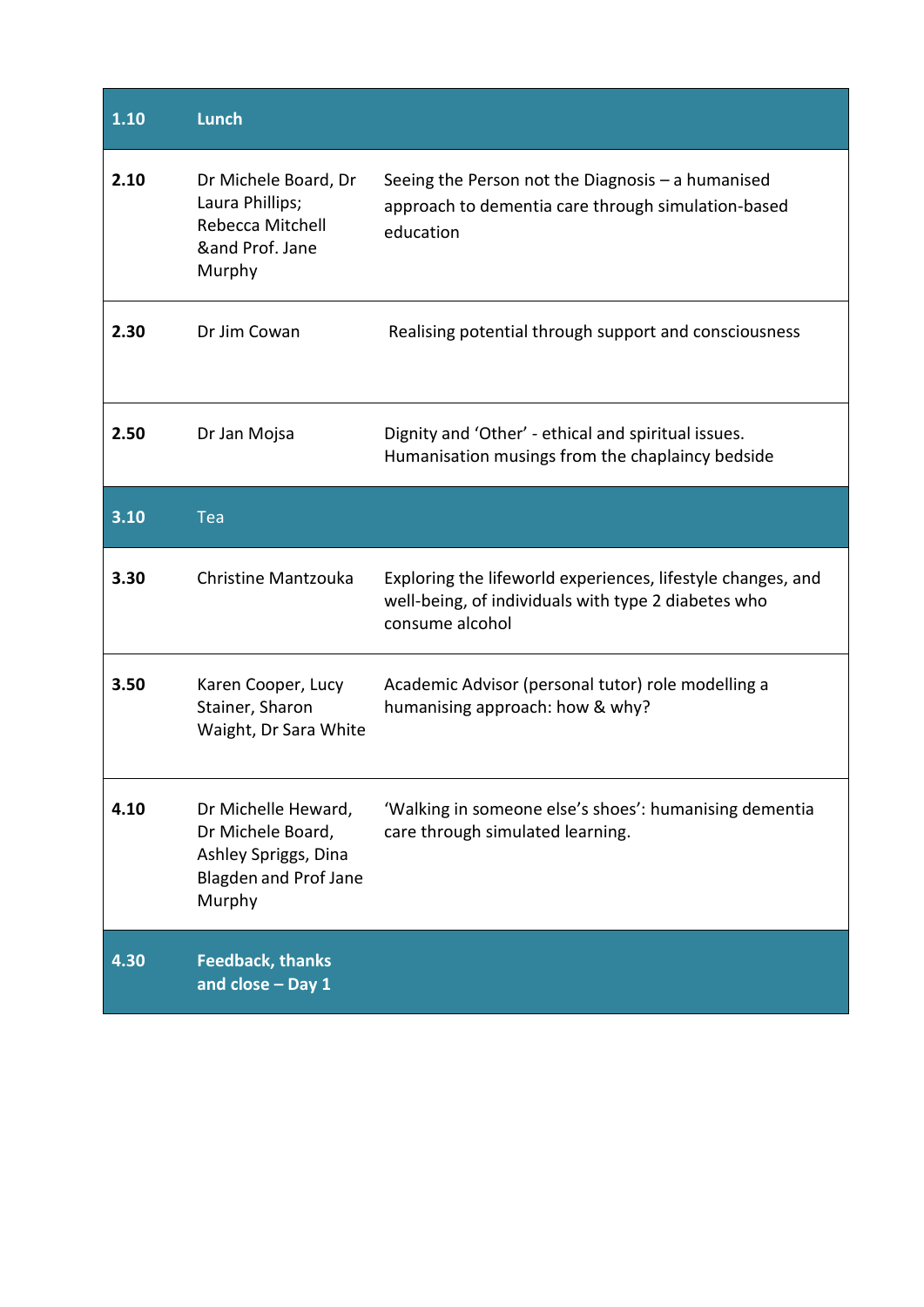### **Humanising Care, Health and Wellbeing Bournemouth University**

#### **3 rd floor, Executive Business Centre, 89 Holdenhurst Road, BH8 8EB 21st -22nd June 2018**

# **Programme DAY 2**

| 9.30  | <b>Registration</b>                                                                              |                                                                                                                                                                                                         |
|-------|--------------------------------------------------------------------------------------------------|---------------------------------------------------------------------------------------------------------------------------------------------------------------------------------------------------------|
| 9.50  | Carole Ellis-Hill                                                                                | Welcome                                                                                                                                                                                                 |
| 10.00 | Clare Gordon, Dr<br>Caroline Ellis-Hill, Prof<br>Belinda Dewar, Prof<br>Dame Caroline<br>Watkins | "It made me feel warm, seeing a person with the same<br>heart as me" - an exploration of relational well-being on<br>stroke units.                                                                      |
| 10.20 | Dr Liz Norton                                                                                    | What goes on? More than I could see and more than words<br>can say: Reflections on my lived experience of being a<br>participant observer of dancing sessions for people who<br>experience Parkinson's. |
| 10.40 | Dr Ciara Shiggins Dr<br>Fergus Gracey, Mr Ian<br>Duffy, Dr Simon<br>Horton                       | Relationships as assets: togetherness as a key factor in<br>rehabilitation for people with aphasia                                                                                                      |
| 11.00 | Dr Camila Devis-<br>Rozental                                                                     | Supporting students to gain a sense of place during<br>transitions by applying the tourist metaphor                                                                                                     |
| 11.20 | <b>Coffee</b>                                                                                    |                                                                                                                                                                                                         |
| 11.50 | Dr Kim Brown                                                                                     | <b>Wolf Medicine</b>                                                                                                                                                                                    |
| 12.10 | Dr Sean Beer                                                                                     | The humanizing and dehumanizing effects of the research<br>ethics process: an auto ethnographic reflection by a panel<br>chair                                                                          |